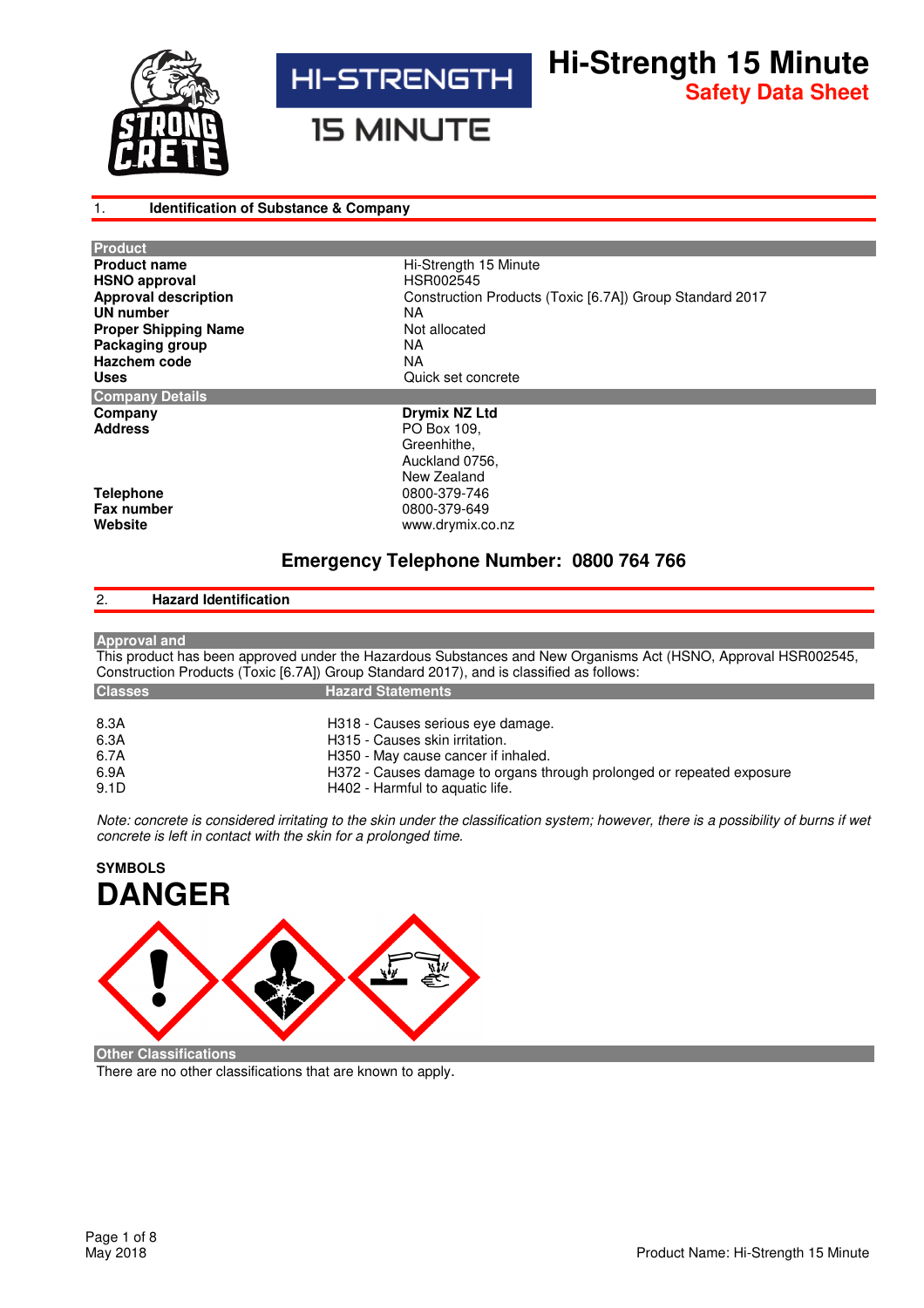

**Hi-Strength 15 Minute** HI-STRENGTH **Safety Data Sheet**

**15 MINUTE** 

## **Precautionary Statements**

- P101 If medical advice is needed, have product container or label at hand.
- P102 Keep out of reach of children.
- P103 Read label before use.
- P201 Obtain special instructions before use.
- P202 Do not handle until all safety precautions have been read and understood.
- P270 Do not eat, drink or smoke when using this product.
- P260 Do not breathe dust.
- P264 Wash hands thoroughly after handling.
- P273 Avoid release to the environment.
- P280 Wear protective gloves/eye protection/face protection.

P308+P313 - IF exposed or concerned: Get medical advice/ attention.

P305+P351+P338 - IF IN EYES: Rinse cautiously with water for several minutes. Remove contact lenses, if present and easy to do. Continue rinsing.

P310 - Immediately call a POISON CENTRE or doctor/physician."

P302+P352 - IF ON SKIN: Wash with plenty of soap and water.

P332+P313 - If skin irritation occurs: Get medical advice/ attention.

P362 - Take off contaminated clothing and wash before re-use.

P405 - Store locked up.

## 3. **Composition / Information on Ingredients**

| <b>Component</b>                             | CAS/<br><b>Identification</b> | Class for ingredient(s)      | Conc<br>$(\% )$ |
|----------------------------------------------|-------------------------------|------------------------------|-----------------|
| sand                                         | NA                            | non hazardous                | 25-35           |
| stone                                        | <b>NA</b>                     | non hazardous                | 40-50           |
| cement                                       | 65997-15-1                    | 8.3A. 6.3A, 6.7A, 6.9A, 9.1D | $20 - 35$       |
| hydrated lime                                | 1305-62-0                     | 8.2C, 8.3A, 9.1D             | $<$ 3%          |
| ingredients not contributing to HSNO classes | proprietary                   | <b>NA</b>                    | balance         |

This is a commercial product whose exact ratio of components may vary. Trace quantities of impurities are also likely.

## 4. **First Aid**

### **General Information**

If medical advice is needed, have product container or label at hand. You should call the National Poisons Centre if you feel that you may have been harmed, burned or irritated by this product. The number is 0800 764 766 (0800 POISON) (24 hr emergency service). IF exposed or concerned: Get medical advice/ attention. **Recommended first aid**  Ready access to running water is required. Accessible eyewash is required.

| facilities                          |                                                                                                                                                                                                                                                                                                                                       |  |  |  |
|-------------------------------------|---------------------------------------------------------------------------------------------------------------------------------------------------------------------------------------------------------------------------------------------------------------------------------------------------------------------------------------|--|--|--|
| <b>Exposure</b>                     |                                                                                                                                                                                                                                                                                                                                       |  |  |  |
| <b>Swallowed</b>                    | IF SWALLOWED: Do NOT induce vomiting. Rinse mouth. Contact a doctor if you feel<br>unwell.                                                                                                                                                                                                                                            |  |  |  |
| Eye contact                         | IF IN EYES: Rinse cautiously with water for several minutes. Remove contact lenses, if<br>present and easy to do. Apply continuous irrigation with water for at least 15 minutes<br>holding eyelids apart. Immediately call a POISON CENTER or doctor.                                                                                |  |  |  |
| <b>Skin contact</b>                 | IF ON SKIN: Wash with plenty of soap and water. If skin irritation occurs: Get medical<br>advice/attention. Wash contaminated clothing before reuse.                                                                                                                                                                                  |  |  |  |
| <b>Inhaled</b>                      | IF INHALED: If breathing is difficult, remove to fresh air and keep at rest in a position<br>comfortable for breathing. If patient is unconscious, place in the recovery position (on<br>the side) for transport and contact a doctor. If experiencing respiratory symptoms:<br>Immediately call a POISON CENTER or doctor/physician. |  |  |  |
| <b>ALCOHOL: A REPORT OF A STATE</b> |                                                                                                                                                                                                                                                                                                                                       |  |  |  |

**Advice to Doctor**

Treat symptomatically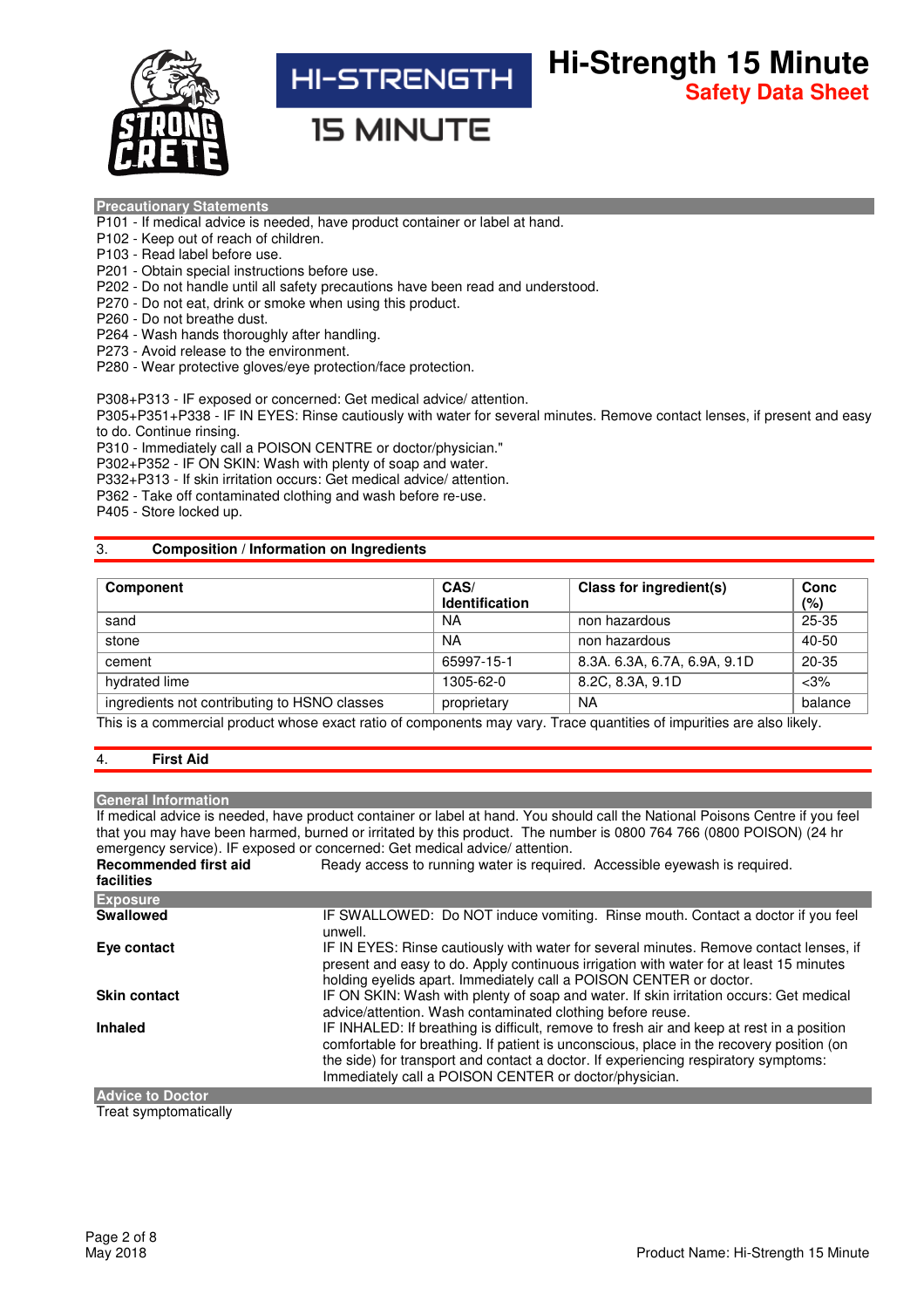

**15 MINUTE** 

| <b>Firefighting Measures</b><br>5.                                   |                                                                                                                                                                                                                                                          |
|----------------------------------------------------------------------|----------------------------------------------------------------------------------------------------------------------------------------------------------------------------------------------------------------------------------------------------------|
| Fire and explosion hazards:<br>Suitable extinguishing<br>substances: | There are no specific risks for fire/explosion for this chemical. It is non-combustible.<br>Not applicable.                                                                                                                                              |
| <b>Unsuitable extinguishing</b>                                      | Unknown.                                                                                                                                                                                                                                                 |
| substances:<br><b>Products of combustion:</b>                        | Product does not burn. Dust may form irritating atmosphere. Product will react<br>exothermically with water. Contaminated water wil be strongly alkaline.<br>Product may decompose in a fire and produce toxic or corrosive fumes.                       |
| <b>Protective equipment:</b>                                         | Self-contained breathing apparatus. Safety boots, non-flammable overalls, gloves, hat                                                                                                                                                                    |
| Hazchem code:                                                        | and eye protection.<br>1T (recommended)                                                                                                                                                                                                                  |
| <b>Accidental Release Measures</b><br>6.                             |                                                                                                                                                                                                                                                          |
| <b>Containment</b>                                                   | If greater than 1000kg (wet product or dust) is stored, secondary containment is required.<br>Emergency plans to manage any potential spills must be in place. Prevent spillage from<br>spreading or entering soil, waterways or drains.                 |
| <b>Emergency procedures</b>                                          | In the event of large spillage (>100kg) of the dry or wetted mixture alert the fire brigade to<br>location and give brief description of hazard.                                                                                                         |
|                                                                      | Wear protective equipment to prevent skin, eye and respiratory exposure. Clear area of<br>any unprotected personnel. Contain spill. Prevent by whatever means possible any<br>spillage from entering drains, sewers, or water courses.                   |
| Clean-up method                                                      | Collect product avoiding any dust formation, and seal in properly labelled containers or<br>drums for disposal. If contamination of crops, sewers or waterways has occurred advise<br>local emergency services.                                          |
| <b>Disposal</b>                                                      | Mop up and collect recoverable material into labelled containers for recycling or salvage.<br>Recycle containers wherever possible. This material may be suitable for approved                                                                           |
| <b>Precautions</b>                                                   | landfill. Dispose of only in accord with all regulations.<br>The dust may form irritating atmosphere. Contaminated water will be strongly alkaline. Do<br>not allow contaminated water to enter the environment.                                         |
|                                                                      | Wear protective equipment to prevent skin and eye contamination and the inhalation of<br>dust. Work up wind or increase ventilation.                                                                                                                     |
| <b>Storage &amp; Handling</b><br>7.                                  |                                                                                                                                                                                                                                                          |
| <b>Storage</b>                                                       | Avoid storage of harmful substances with food. Store out of reach of children.<br>Containers should be kept closed in order to minimise contamination. Keep in a cool, dry<br>place. Avoid contact with incompatible substances as listed in Section 10. |

**Handling Keep exposure to a minimum, and minimise the quantities kept in work areas. Minimise** 

8. **Exposure Controls / Personal Protective Equipment** 

## **Workplace Exposure Standards**

A workplace exposure standard (WES) has not been established by WorkSafe NZ for this product. There is a general limit of 3mg/m<sup>3</sup> for respirable particulates and 10mg/m<sup>3</sup> for inhalable particulates when limits have not otherwise been established.

dust generation and accummulation. See section 8 with regard to personal protective

equipment requirements. Avoid skin and eye contact and inhalation of dust.

| <b>NZ Workplace</b>  | Ingredient                                                                                  | <b>WES-TWA</b>                                        | <b>WES-STEL</b> |  |  |
|----------------------|---------------------------------------------------------------------------------------------|-------------------------------------------------------|-----------------|--|--|
| <b>Exposure Stds</b> | sand                                                                                        | 10mg/m <sup>3</sup> (as nuisance dust) $*$            | no data         |  |  |
|                      | cement                                                                                      | 10mg/m <sup>3</sup> (as nuisance dust) $*$            | no data         |  |  |
|                      | limestone                                                                                   | 10mg/m <sup>3</sup> (as nuisance dust) $*$            | no data         |  |  |
|                      | crystalline Silica                                                                          | $0.1 \text{mg/m}^3$ (as respirable dust) <sup>*</sup> | no data         |  |  |
|                      | hydrated lime                                                                               | $5$ ma/m $3$                                          | no data         |  |  |
|                      | * These workplace exposure standards are also Prescribed Exposure Standards (PES) under the |                                                       |                 |  |  |
|                      | Health and Safety at Work (General Risk and Workplace Management) Regulations 2016.         |                                                       |                 |  |  |

**Hi-Strength 15 Minute**

**Safety Data Sheet**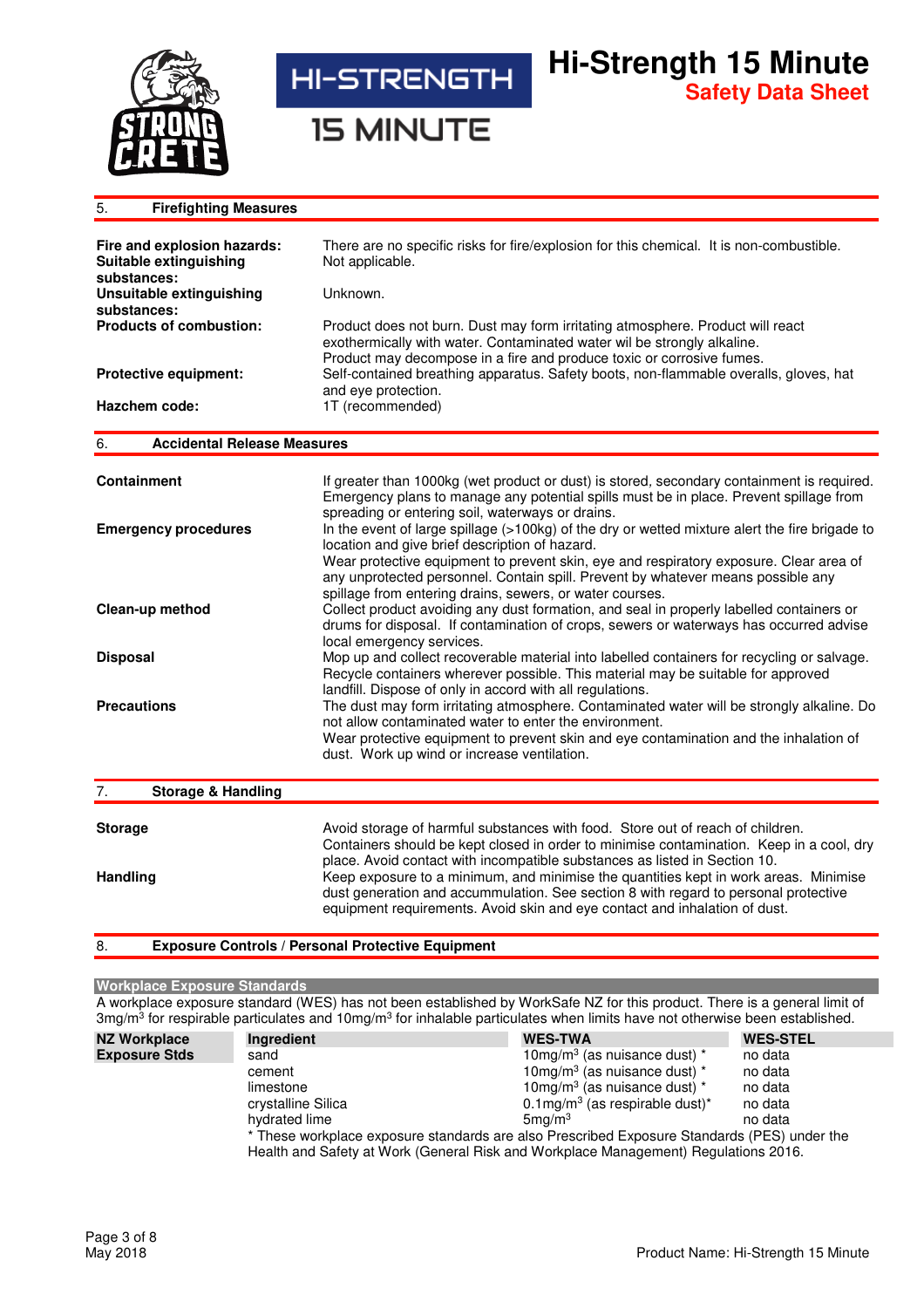

# **Hi-Strength 15 Minute HI-STRENGTH Safety Data Sheet**

**15 MINUTE** 

## **Engineering Controls**

In industrial situations, it is expected that employee exposure to hazardous substances will be controlled to a level as far below the WES as practicable by applying the hierarchy of control required by the Health and Safety at Work Act (2015) and the Health and Safety at Work (General Risk and Workplace Management) Regulations 2016. Exposure can be reduced by process modification, use of local exhaust ventilation, capturing substances at the source, or other methods. If you believe air borne concentrations of mists, dusts or vapours are high, you are advised to modify processes or increase ventilation.

|             | <b>Personal Protective Equipment</b> |                                                                                                                                                                                                                                                                                                                                                                                                                                                                                                                                                                                 |
|-------------|--------------------------------------|---------------------------------------------------------------------------------------------------------------------------------------------------------------------------------------------------------------------------------------------------------------------------------------------------------------------------------------------------------------------------------------------------------------------------------------------------------------------------------------------------------------------------------------------------------------------------------|
| Eyes        |                                      | Protect eyes with goggles, safety glasses or full face mask. Avoid wearing contact<br>lenses.                                                                                                                                                                                                                                                                                                                                                                                                                                                                                   |
| <b>Skin</b> |                                      | Avoid repeated or prolonged skin contact. Wear overalls, waterproof boots and<br>impervious alkali-resistant gloves (e.g., nitrile, PVC, rubber, neoprene). Tuck overalls<br>inside boots and seal with duct tape to reduce risk of concrete entering boots.                                                                                                                                                                                                                                                                                                                    |
|             |                                      | Remove protective clothing and wash exposed areas with soap and water prior to eating,<br>drinking or smoking. Take special care to ensure that cuts/abrasions or irritated skin are<br>not exposed to this product. It is also important to ensure that wet concrete does not<br>become trapped within gloves, boots or clothing - leaving concrete in contact with the<br>skin for extended period of time may cause skin burns.                                                                                                                                              |
|             |                                      | It is important that skin is also covered when concrete dust is created (e.g., sanding,<br>grinding, crushing or cutting concrete). The dust may also irritate and/or damage the<br>skin.                                                                                                                                                                                                                                                                                                                                                                                       |
| Respiratory |                                      | To prevent irritation a well fitted dust mask should be used (this is not recommended<br>when exposure is close to the WES). A fine particulate half or full face respirator with an<br>effective seal is recommended when airborne concentrations approach the WES (section<br>8). If sanding, grinding, crushing or cutting concrete, it is possible that the silica dust<br>WES (0.02 mg/m <sup>3</sup> ) will be exceeded, hence a respirator will be required. If exposure to<br>the concentrated aqueous solution, dust and mist is likely, a full face respirator with a |

## **WES Additional Information** Not applicable

## 9. **Physical & Chemical Properties**

| <b>Appearance</b>                | Grey solid                                                                                         |
|----------------------------------|----------------------------------------------------------------------------------------------------|
| Odour                            | Bland                                                                                              |
| рH                               | >12 (wet concrete)                                                                                 |
| Vapour pressure                  | Not applicable                                                                                     |
| Viscosity                        | No data                                                                                            |
| <b>Boiling point</b>             | Not applicable                                                                                     |
| <b>Volatile materials</b>        | No data                                                                                            |
| Freezing / melting point         | No data                                                                                            |
| Solubility                       | Insoluble in hardened state, slightly soluble in wet state to form alkaline solution ( $pH > 12$ ) |
| Specific gravity / density       | $\sim$ 2.4q/cm <sup>3</sup>                                                                        |
| Flash point                      | Not applicable                                                                                     |
| Danger of explosion              | No data                                                                                            |
| <b>Auto-ignition temperature</b> | No data                                                                                            |
| Upper & lower flammable limits   | Not applicable                                                                                     |
| <b>Corrosiveness</b>             | May be corrosive when wet. Note that dust is also corrosive when mixed with water.                 |
|                                  |                                                                                                    |

particulate filter is recommended.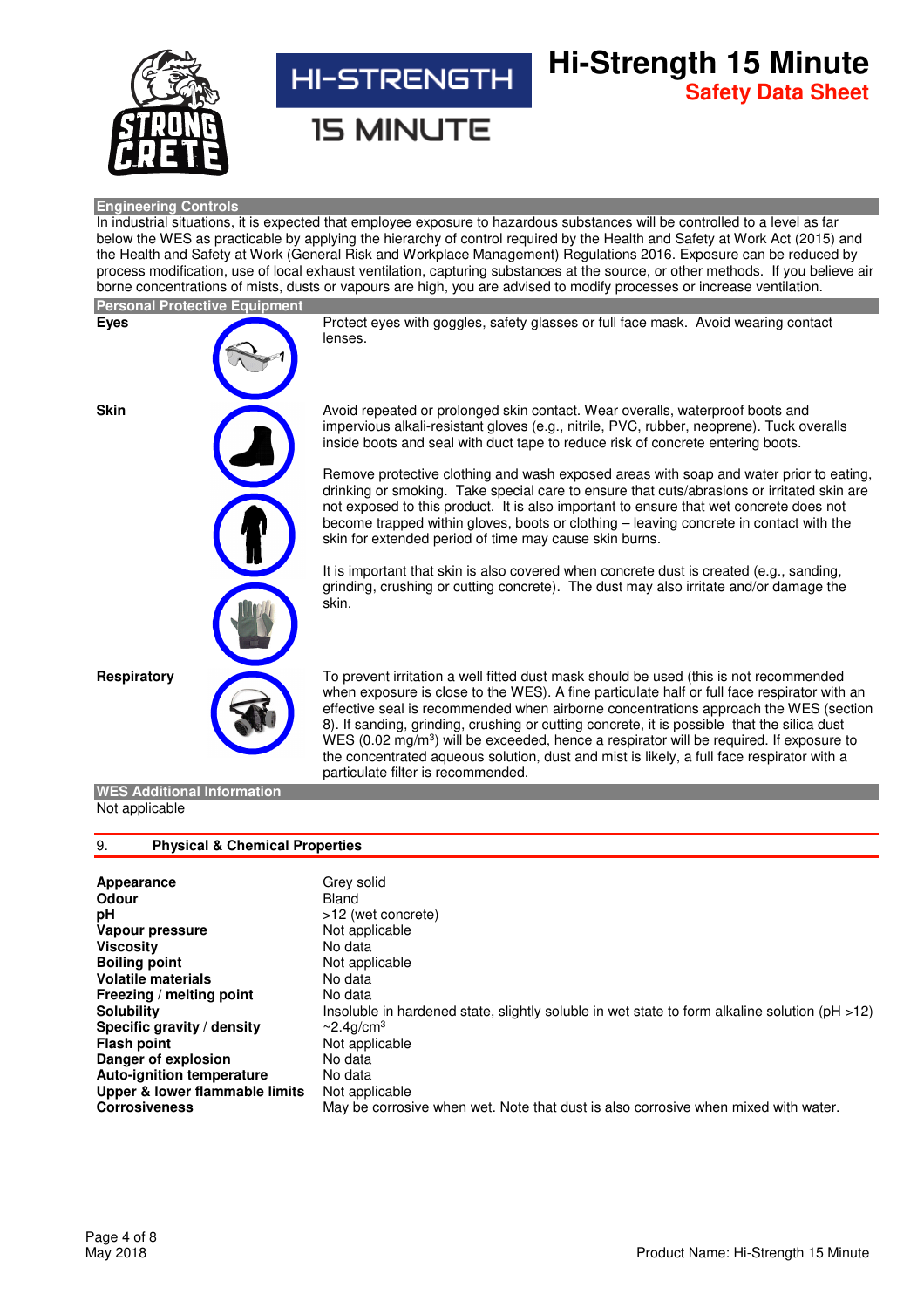

**15 MINUTE** 

#### 10. **Stability & Reactivity Stability** This product is unlikely to react or decompose under normal storage conditions. This product will not undergo polymerisation reactions. Keep dry until used. **Conditions to be avoided** Containers should be kept closed in order to avoid contamination. **Incompatible groups** Strong acids, ammonium salts, and aluminum metal. **Substance Specific Incompatibility**  Concrete dissolves in hydrofluoric acid producing corrosive silicon tetrafluoride gas. Silicates react with powerful oxidizers such as fluorine, chlorine, trifluorides, and oxygen difluoride. **Hazardous decomposition products** Does not readily decompose. Respirable dust particles may be generated when concrete is sawed, drilled, sanded or grinded. **Will not polymerise**

**Hi-Strength 15 Minute**

**Safety Data Sheet**

## 11. **Toxicological Information**

## **Summary**

IF SWALLOWED: large amounts of dust may result in abdominal discomfort and irritation and burns to the gastrointestinal tract.

IF IN EYES: Contact with wet (unhardened) mortar, mortar mixtures or dust can cause effects ranging from irritation to serious eye damage/burns and blindness. If product is washed out of the eye immediately, effects can be minor. However, if dust or wet mortar is left in contact with the eye, serious damage/blindness could result.

IF ON SKIN: Contact with wet (unhardened) mortar can cause skin irritation or severe chemical burns. Brief exposure to the dust (i.e., washed off immediately) may result in irritation. However, if the mortar or dust is left on the skin for an extended time burns to the skin are possible. Thickening of the skin and/or rash is also possible.

IF INHALED: dust may cause irritation of the respiratory tract. Short term (acute) silicosis (see "systemic" below) can also occur with one-off exposures to very high levels of fine crystalline silica dust. Other short term effects include irritation, choking and difficulty breathing.

CHRONIC: this product does contain crystalline silica, inhalation of which has been linked to silicosis and lung cancer. Symptoms include shortness of breath, cough, fever, loss of appetite and cyanosis (bluish skin). See carcinogenicity and systemic toxicity below.

| <b>Supporting Data</b> |                |                                                                                                                                                                                                                                                                                                                                                                                                                                                                                                                                                                                                                                                                           |
|------------------------|----------------|---------------------------------------------------------------------------------------------------------------------------------------------------------------------------------------------------------------------------------------------------------------------------------------------------------------------------------------------------------------------------------------------------------------------------------------------------------------------------------------------------------------------------------------------------------------------------------------------------------------------------------------------------------------------------|
| Acute                  | Oral           | The estimated LD <sub>50</sub> (oral, rat) for the mixture is $>$ 5,000 mg/kg. Ingestion of this product<br>may cause gastrointestinal irritation.                                                                                                                                                                                                                                                                                                                                                                                                                                                                                                                        |
|                        | <b>Dermal</b>  | The estimated $LD_{50}$ (dermal, rat) for the mixture is $> 5,000$ mg/kg.                                                                                                                                                                                                                                                                                                                                                                                                                                                                                                                                                                                                 |
|                        | <b>Inhaled</b> | The estimated LC <sub>50</sub> (inhalation, rat) for the mixture is $>5$ mg/L (dust mist). Short term<br>(acute) silicosis (see "systemic" below) can also occur with one-off exposures to<br>extremely high levels of fine crystalline silica dust. Other short term effects include<br>irritation, choking and difficulty breathing.                                                                                                                                                                                                                                                                                                                                    |
|                        | Eye            | Contact with wet (unhardened) concrete, cement mixtures or concrete dust can cause<br>effects ranging from irritation to serious eye damage/burns and blindness. The pH of the<br>mixture is >12. Note: the level of irritation/damage is dependent on the quantity of the<br>dust, the pH, and the length of time exposed. E.g., if dust is washed out of the eye<br>immediately, effects will be minor. However, if dust or wet concrete is left in contact with<br>the eye, serious damage/blindness could result.                                                                                                                                                     |
|                        | <b>Skin</b>    | Contact with wet (unhardened) concrete, cement, or cement mixtures can cause skin<br>irritation, severe chemical burns (third degree). Drying concrete is hygroscopic, i.e.<br>absorbs water. It will draw water away from any material it contacts-including skin. This<br>may cause irritation – particularly in hot conditions or when sweating. Brief exposure to<br>the skin (i.e., washed off immediately) will result in irritation. However, if the concrete or<br>dust is left on the skin for an extended time (e.g., if inside boots or absorbed through<br>overalls), burns to the skin are possible. Thickening of the skin and/or rash is also<br>possible. |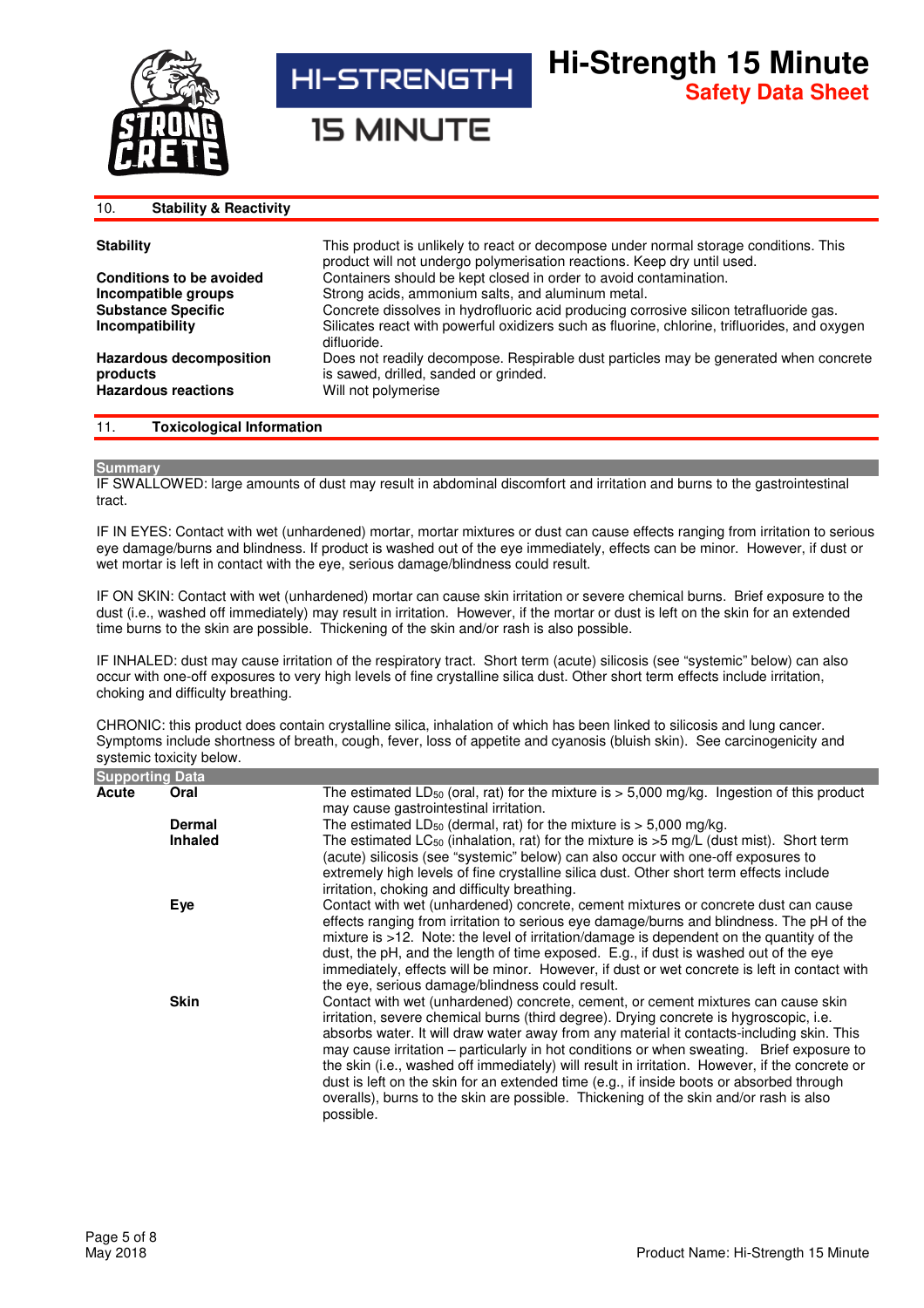

## 12. **Ecological Data**

**Summary**

Concrete and cement dusts are considered to be harmful in the environment when in a soluble form. This is primarily due to the high pH of the product.

| <b>Supporting Data</b>                                                                   |                                                                                                                                                                                                                                           |
|------------------------------------------------------------------------------------------|-------------------------------------------------------------------------------------------------------------------------------------------------------------------------------------------------------------------------------------------|
| <b>Aquatic</b>                                                                           | No data for mixture is available. Using $EC_{50}$ 's for ingredients, the estimated $EC_{50}$ for the<br>mixture is between 1 and 100 mg/L. This implies that concrete should be considered<br>harmful in the aquatic environment.        |
|                                                                                          | Water contaminated with this product is alkaline and should not be allowed to enter the<br>environment.                                                                                                                                   |
| <b>Bioaccumulation</b>                                                                   | Not applicable                                                                                                                                                                                                                            |
| <b>Degradability</b>                                                                     | Not applicable (predominantly natural products)                                                                                                                                                                                           |
| Soil                                                                                     | No data available for the mixture. The soil toxicity value for the mixture is estimated to be<br>$\geq 100$ mg/kg.                                                                                                                        |
| <b>Terrestrial vertebrate</b>                                                            | This product is not considered harmful to terrestrial vertebrates. No LC <sub>50</sub> (diet) data for<br>ingredients are available and the classification is based on the $LD_{50}$ (oral) – see section<br>$11 - \text{oral toxicity.}$ |
| <b>Terrestrial invertebrate</b><br><b>Biocidal</b><br><b>Environmental effect levels</b> | The mixture is not considered harmful to terrestrial invertebrates.<br>Not designed as a biocide.<br>No EELs are available for this mixture or ingredients                                                                                |
|                                                                                          |                                                                                                                                                                                                                                           |

## 13. **Disposal Considerations**

| <b>Restrictions</b><br>Disposal method | There are no product-specific restrictions, however, local council and resource consent<br>conditions may apply, including requirements of trade waste consents.<br>Disposal of this product must comply with the Hazardous Substances (Disposal) Notice                                                                                                                         |
|----------------------------------------|----------------------------------------------------------------------------------------------------------------------------------------------------------------------------------------------------------------------------------------------------------------------------------------------------------------------------------------------------------------------------------|
|                                        | 2017 and the requirements of the Resource Management Act for which approval should<br>be sought from the Regional Authority. The substance must be treated and therefore<br>rendered non-hazardous before discharge to the environment.                                                                                                                                          |
| Contaminated packaging                 | Disposal of contaminated packaging must comply with the Hazardous Substances<br>(Disposal) Notice 2017 clause 12. Ensure that the package is rendered incapable of<br>containing any substance and is disposed in a manner that is consistent with the<br>requirements of the substance it contained and the material of the package. If possible<br>reuse or recycle packaging. |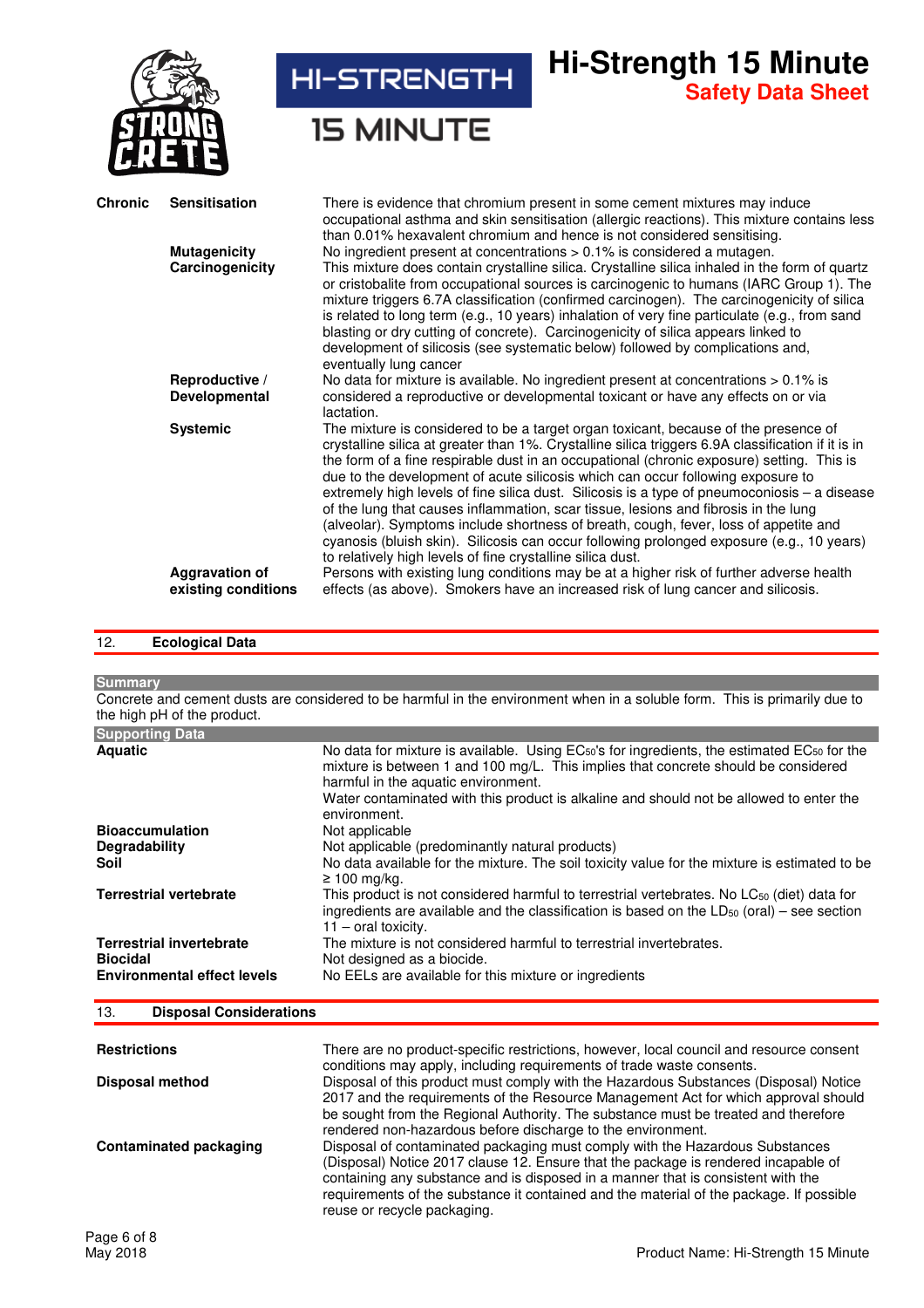

**15 MINUTE** 

# 14. **Transport Information**

**Hi-Strength 15 Minute**

**Safety Data Sheet**

# **Land Transport Rule: Dangerous Goods 2005 - NZS 5433:2007**

|                     |    | This mixture is not considered a hazardous substance for transport on land. |     |
|---------------------|----|-----------------------------------------------------------------------------|-----|
| UN number:          | NA | Proper shipping name:                                                       | NA. |
| Class(es)           | NA | Packing group:                                                              | NA. |
| <b>Precautions:</b> | NA | Hazchem code:                                                               | NA. |

## **IMDG**

Not classified as Dangerous Goods by the criteria of the International Maritime Dangerous Goods Code (IMDG Code) for transport by sea.

| UN number:          | NA. | Proper shipping name: | NA. |
|---------------------|-----|-----------------------|-----|
| Class(es)           | ΝA  | Packing group:        | NA  |
| <b>Precautions:</b> | NА  | EmS                   | NA. |

## **IATA**

Not classified as Dangerous Goods by the criteria of the International Air Transport Association (IATA) Dangerous Goods Regulations for transport by air.

| UN number:          | NА | Proper shipping name: | ΝA |
|---------------------|----|-----------------------|----|
| Class(es)           | NА | Packing group:        | NA |
| <b>Precautions:</b> | ΝA | <b>ERG Code</b>       | NA |

## 15. **Regulatory Information**

This product is an approved substance under the Hazardous Substances and New Organisms Act (HSNO). Approval code: HSR002545: Construction Products (Toxic [6.7A]) Group Standard 2017. All ingredients appear in the NZIoC.

# **Specific Workplace Controls (as per HSNO approval referenced to Controls Matrix)** Note: the controls apply to the wet product, and to the dust of hardened concrete. Key workplace requirements are: SDS SDS To be available within 10 minutes in workplaces storing any quantity. Labelling No removal of labels and/or decanting of product into other containers can occur. Emergency plan Required if > 1000kg is stored. Certified handler Not required Tracking Tracking Tracking Tracking Tracking Tracking Not required. Bunding & secondary containment Required if > 1000kg is stored. Signage Required if > 1000kg is stored in any one location. Location compliance certificate Mot required. Flammable zone Not required. Fire extinguisher Not required.

Note: The above workplace requirements apply if only this particular substance is present. The complete set of controls for a location will depend on the classification and total quantities of other substances present in that location.

**Other Legislation**

In New Zealand, the use of this product may come under the Resource Management Act and Regulations, the Health and Safety at Work Act 2015 and the Health and Safety at Work (General Risk and Workplace Management) Regulations 2016, local Council Rules and Regional Council Plans.